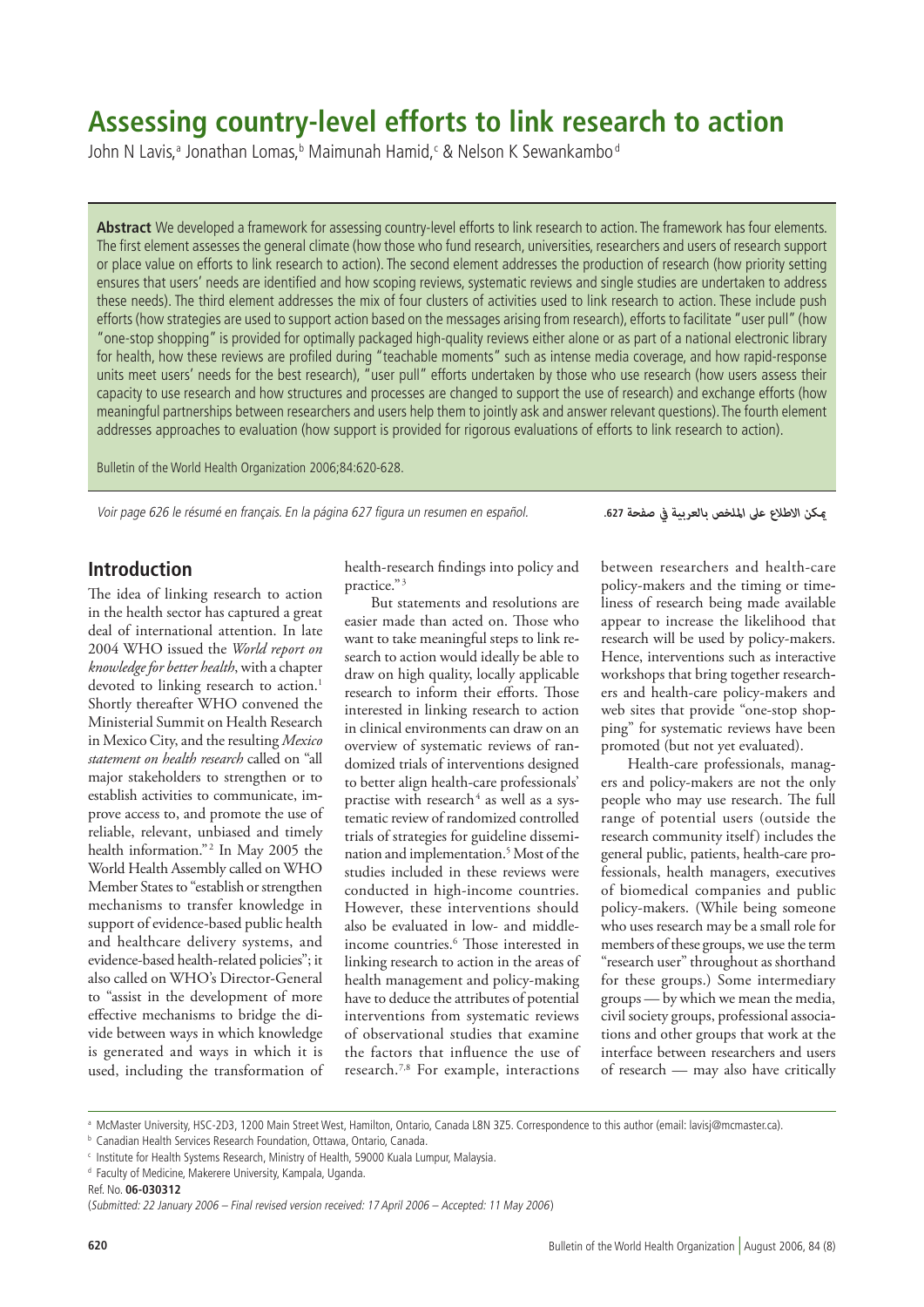important roles in linking research to action.

In this paper we develop a framework for assessing country-level efforts to link research to action. The main purpose of the framework is to inform countrylevel dialogues about the domains to which attention could be directed in order to link research to action. Countries provide a natural unit for assessment given that there may be a division of labour within a country (for example, among research funders). A country's capacities and constraints will affect the initial focus of their efforts (for example, creating a demand for research may be one of the first steps for some countries whereas integrating and building on existing efforts may be among the first steps for others). Capacities will also affect a country's requirements for partnerships beyond its borders (for example, regional initiatives may provide economies of scale and global initiatives may provide support). When discussing efforts to link research to action within a country, the term "action" includes maintaining the status quo, which can sometimes take as much effort or more than bringing about change. The framework does not include action in the form of commercialization, however, because the different context brought about by the profit motive warrants separate treatment.

Given the state of the research in this field, many elements of the framework are based only indirectly on research. If countries select and implement one or more options from the framework among particular groups and evaluate them rigorously then 5–10 years from now we should be in a much better position to refine the framework and ensure that its elements are solidly supported by research. Had such evaluations been undertaken for the frameworks that have already been developed for policymakers, $9-13$  we would have a more rigorous research base from which to draw now. The main purpose of the examples offered here is to highlight how the framework is grounded in promising innovations that are being implemented for one or more user groups. These innovations warrant wider consideration and rigorous evaluation.

## **Key concepts**

Talk of linking research to action often puts fear into those who prefer research to be focused on discovery rather than application. But these two goals need

not be in conflict. Discoveries made today are essential to the applications of tomorrow, and making efforts to forge better links between discovery and application is essential to reaping the benefits of investment in discovery.<sup>14,15</sup> Many researchers develop innovations in basic science, theory and methodology. Researchers draw on these innovations to conduct studies and write articles and reports. And then later, researchers draw on individual contributions to produce systematic reviews. A fraction of these systematic reviews (and, occasionally, single studies) will yield actionable messages for one or more categories of potential research users; at other times the reviews will yield calls for more or different types of research. Talk of linking research to action is then, in part, simply talk about focusing our efforts to link research to action at the apex of the knowledge pyramid while continuing to build a solid base for the pyramid (Fig. 1). Discovery and application are interdependent points along a continuum; they are not competing objectives for the role of research in society.

The funders and producers of discovery-oriented research, who function in an environment where others have taken the lead on linking research to action outside the research community, can presumably remain focused on discovery and, when appropriate, on linking research to action by researchers.<sup>16</sup> These researchers will then be better positioned to explore applications of basic science or create derivative theoretical and methodological innovations. The funders and producers of discovery-oriented research, who function in an environment where others have not taken the lead on linking research to action, face a greater challenge. Those who disburse public funds to these funders and researchers may well ask them why at least some of the disbursements are not allocated to linking research to action outside the research community.

## **Systematic reviews**

For those interested in applying research, the challenge is different: there is a need to collectively create music, not noise, for the select ears of research users. Faced with a desire to link research to action, the first impulse of many funders and researchers is to confuse marketing with targeted assistance by promoting all research, regardless of its contribution to the global pool of knowledge. But funders and researchers who market

### **Special Theme – Knowledge Translation in Global Health John N Lavis et al. Country-level efforts to link research to action**

single studies, articles and reports can do harm. Take, for example, the issue of whether to allow private for-profit hospitals to compete with private notfor-profit hospitals. A systematic review of studies comparing mortality rates in private for-profit hospitals with those in private not-for-profit hospitals found 15 studies that met the eligibility criteria; all but one study found a survival advantage for being treated in not-for-profit hospitals.17 Funders and researchers who promoted the introduction of for-profit hospitals on the basis of the single study with a different result were potentially doing harm.

For potential research users, systematic reviews offer four advantages over single studies; the first two advantages apply primarily to meta-analyses that address the question "what works?" First, the likelihood of being misled by research is lower with a systematic review than with an individual study (that is, bias is reduced).18 Second, confidence in what can be expected from an intervention is higher with a systematic review than with an individual study (that is, precision is increased).<sup>18</sup> Third, drawing on an existing systematic review constitutes a more efficient use of time because the research literature has already been identified, selected, appraised and synthesized in a systematic and transparent way;8 potential research users can thus focus on assessing the local applicability of a review and on collecting and synthes sizing other types of information, such as routine health information. Fourth, a systematic review can be more constructively contested than an individual study because debate will focus on appraisal and synthesis rather than on why one study was identified and selected over others.<sup>8</sup>

Systematic review methodologies increasingly lend themselves to providing responses to the many different types of questions asked by different potential research users. For example, health managers and policy-makers are interested in finding the most effective solutions to the most burdensome health problems, the most effective ways to fit these solutions into complex health systems (or the most effective ways to organize health systems) and the most effective ways to bring about desired changes in health systems.<sup>19</sup> But in addition to asking questions about effectiveness (does changing X change Y?), they also ask questions about cost effectiveness (is  $X_1$ more cost effective than  $X_2$  in achieving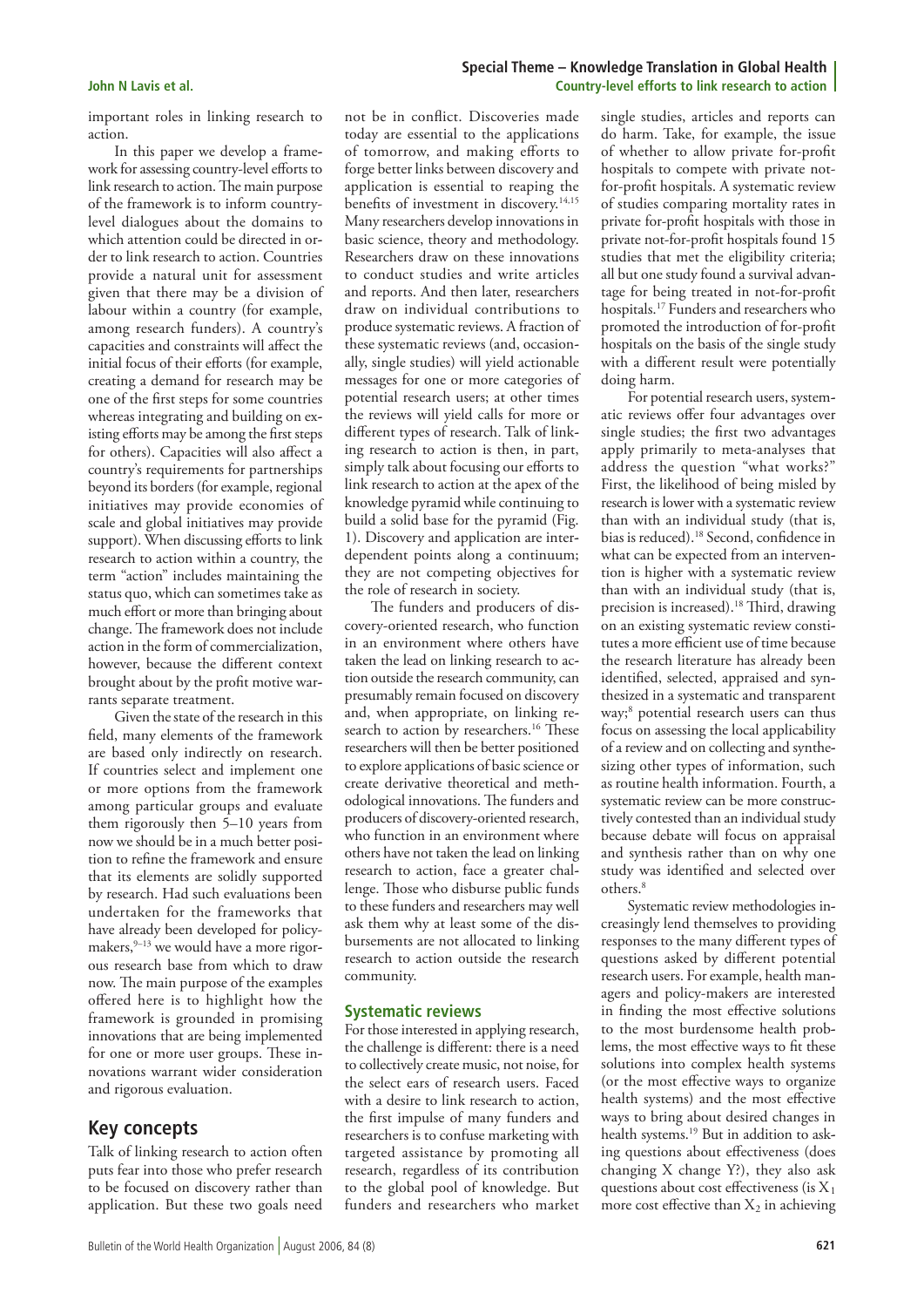### **Special Theme – Knowledge Translation in Global Health Country-level efforts to link research to action John N Lavis et al.**

a one-unit change in Y?), relationships (is X associated with Y?), mechanisms (how are X and Y linked or why does changing X change Y?), and meaning (how have individuals viewed or experienced X or Y?). A variety of new approaches have been developed to conduct and update syntheses of research to address this broad array of questions.20–23 Although not all developers or users of these new approaches agree with labelling them systematic reviews, for convenience we use that label here as a generic term for all these forms. However, there remain legitimate and important differences in perspectives about a number of these approaches and these warrant further debate.<sup>24,25</sup>

## **Approaches to link research to action**

While actionable messages arising from systematic reviews may be the natural unit of research to consider when attempting to link research to action, people are still needed to make these links. Four approaches can be employed, either singly or in combination, to link research to action (Fig. 2). $1,26$  "Push" efforts are led by researchers, intermediary groups and other purveyors of research (such as communications staff).<sup>27</sup> Such efforts are well suited to situations where the potential research users are unaware that they should be considering a particular message (or in some cases would prefer to continue to disregard it). "User-pull" efforts involve patients, health-care professionals, civil servants



and others "reaching in" to the research world to extract information for a decision that they face.<sup>28</sup> Researchers and intermediary groups can facilitate these efforts by improving access to optimally packaged research that is of high quality and relevance. User-pull efforts are well suited to situations where potential users have identified an information gap and want to address the gap in a timely way. Exchange (or "linkage and exchange") efforts occur when the producers or purveyors of research develop a partnership with a group who uses research.<sup>29</sup> Such partnerships are well suited to situations where the two groups can establish a shared understanding about the questions to ask, how to answer them through a systematic review or as part of a research project or programme, and how to weight the research and other types of information that each group brings to the table.



*WHO 06.106*

A fourth approach, which integrates efforts through large-scale knowledgetranslation platforms, includes elements of the push, pull and exchange approaches. For example, a proposal for the Regional East African Community Health (REACH)-Policy initiative includes:

- a governing board comprising representatives from groups of producers, purveyors and users (that is, an exchange approach);
- a clear goal (that is, improving people's health and health equity in east Africa through the more effective use and application of knowledge to strengthen health policy and practice);
- regular priority-setting processes to ensure that systematic reviews and efforts to link research to action are highly relevant to the needs of potential research users;
- push efforts in areas where actionable messages have been identified; and
- a range of efforts to facilitate user pull (such as one-stop shopping for optimally packaged systematic reviews of high quality and relevance, and a rapid-response unit that provides written summaries, telephone consultations or in-person consultations about the best research in a timely way).

There is more than one approach to linking research to action, and not every approach will work in all situations. For example, a health-care professional with a patient in her office or a senior civil servant who has to brief the health minister in 5 minutes cannot wait for a push effort or a partnership. Similarly, the five researchers who study a particular issue in a country cannot respond to all phone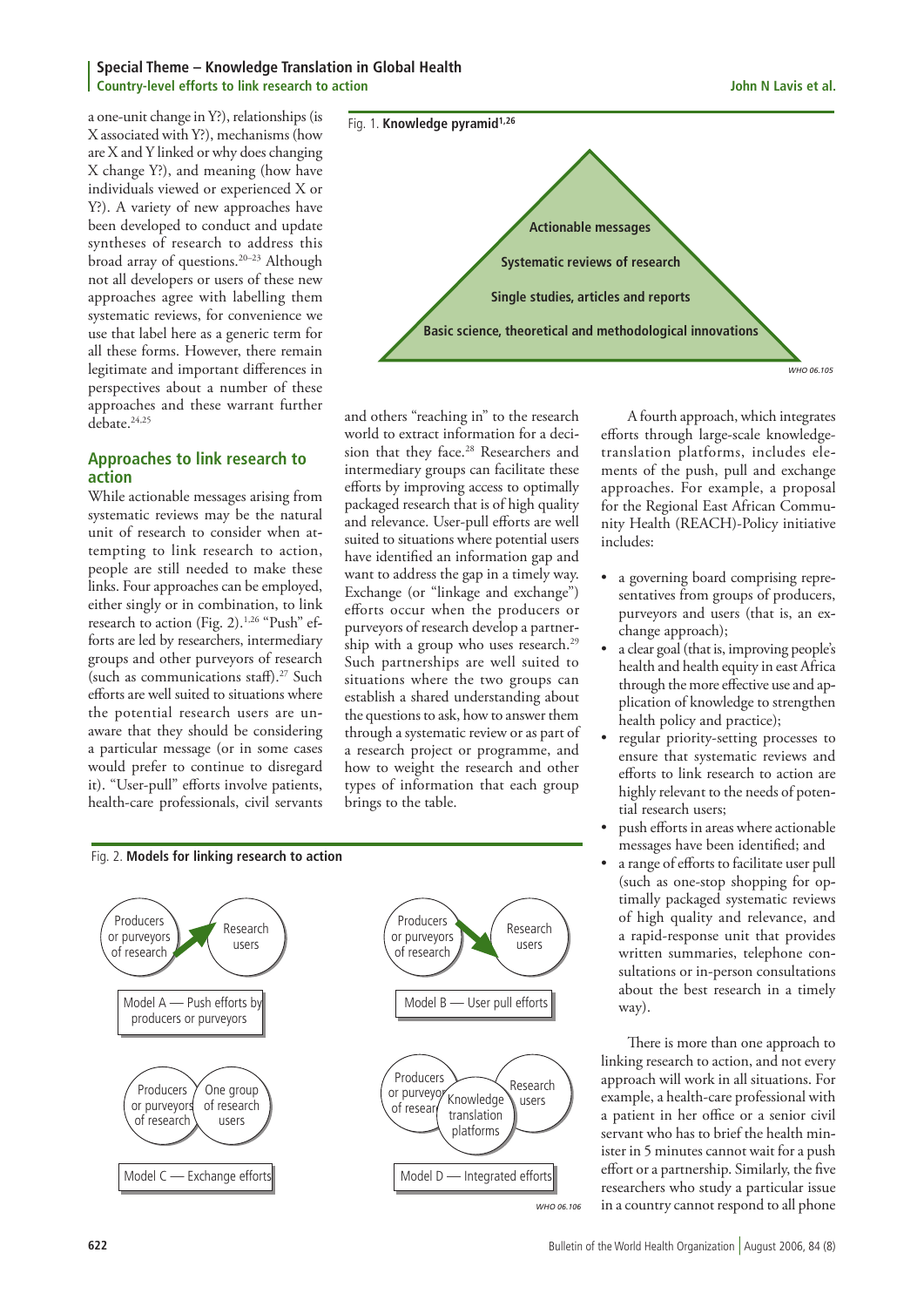calls from, or develop partnerships with, every clinic or hospital. A community health centre that wants to undertake community-based research to inform its strategic direction while developing local capacity to produce and use research may not be well served by research from other communities that have similar socioeconomic and ethnocultural profiles. Moreover, a single knowledge-translation platform will still leave many actionable messages unused and many user groups without service. Given the failings of any one approach operating in isolation, there is great value in using all four approaches simultaneously.

## **Framework for assessing country-level efforts**

The proposed framework has four elements for assessing country-level efforts to link research to action: the general climate for research use, the production of research that is both highly relevant to and appropriately synthesized for research users, the mix of clusters of activities used to link research to action, and the evaluation of efforts to link research to action (Table 1). When discussing the mix of activity clusters, elements of the integrated approach are discussed in the context of the other three approaches. Additionally, the user-pull approach is separated into those activities that can be undertaken by the producers or purveyors of research (for example, efforts to facilitate pull by appropriately packaging key messages of the research) and those activities that can be undertaken only by research users (for example, revising decision-making processes to include explicit consideration of research).

In the first element of the framework we posit that the general climate is conducive to linking research to action when the following conditions are met:

- at least some funders have a mandate to support efforts to link research to action and they support these efforts in several ways;
- universities and other research institutions consider such efforts to be in their tenure and promotion processes and work to remove disincentives to link research to action;
- some researchers place value both on promoting the use of research and — if they are to establish mutually respectful partnerships with research users  $-$  on the other types of information on which research users

regularly draw (for example, public policy-makers draw on legal evidence about institutional constraints, civil servants' assessments of stakeholders' interests and public opinion polls); and

• intermediary groups and research users place value on the use of research.

The funding environment poses particular challenges in many low- and middleincome countries because funding may come not only from national bodies but also from international development aid, research institutes in high-income countries or international foundations and agencies, all of which may have broad development, health or international goals rather than nationally focused health research goals.

The second element of the framework focuses on the production of research. We posit that the research enterprise is conducive to linking research to action when the following conditions are met:

- some funders periodically engage potential research users in prioritysetting processes,<sup>30</sup> commission or fund scoping reviews to fill information gaps in areas identified as priorities by users, support the production and regular updating of systematic reviews and, when appropriate, fund single studies;
- funders and ethics review boards place value on systematic reviews to justify additional research on a topic; and
- some researchers participate in continuing education programmes to develop their capacity to conduct systematic reviews and respond to the calls for research in priority areas as well as committing to updating regularly systematic reviews they are funded to produce.

The emphasis on production is particularly important in low- and middleincome countries where, apart from a few fields and especially in applied fields, $31$  there is a dearth of high quality research that can be linked to action.<sup>32,33</sup> Our emphasis on "some" funders and researchers, rather than on "all", is to ensure that gains can be achieved without jeopardizing the innovations in basic science, theory and methodology that form the base of the knowledge pyramid.

The third element in the framework addresses the mix of activity clusters used to link research to action. Push

efforts are also likely to be conducive to linking research to action when some funders, researchers or intermediary groups, or some combination of these, engage in the following components of a systematic push effort:

- periodically identify actionable messages arising from systematic reviews (or occasionally from single studies when a strong case can be made for their unique contributions);
- fine-tune messages and related resources for different user group;
- work with and through the most credible messengers for each user group;
- use research-informed strategies to encourage and support action based on the messages; and
- evaluate their impact against achievable objectives.<sup>27</sup>

As emphasized in the Introduction, the degree to which strategies to encourage and support action can be based on research varies by user group. Push efforts are also likely to be conducive to linking research to action when some funders, researchers or intermediary groups, or some combination of these, develop media releases for systematic reviews (rather than only for articles and reports based on single studies) as is now being done by the United States-based Center for the Advancement of Health, when some researchers employ self-assessment tools to evaluate their capacity to develop and execute research-informed push efforts, and when some researchers participate in continuing education programmes to develop these capacities.

We posit that efforts to facilitate user pull are likely to be more conducive to linking research to action when some funders, researchers or intermediary groups, or some combination of these:

- provide one-stop shopping for optimally packaged reviews that are of high quality and relevance (either in stand-alone format as is done through initiatives like the Health Evidence Network of WHO's Regional Office for Europe and WHO's Reproductive Health Library or as part of a national electronic library for health as has been done in the United Kingdom);
- profile these reviews during "teachable moments" (for example, as is done for physicians in the United Kingdom through the "Hitting the Headlines" service of the National Library for Health);

### **Special Theme – Knowledge Translation in Global Health John N Lavis et al. Country-level efforts to link research to action**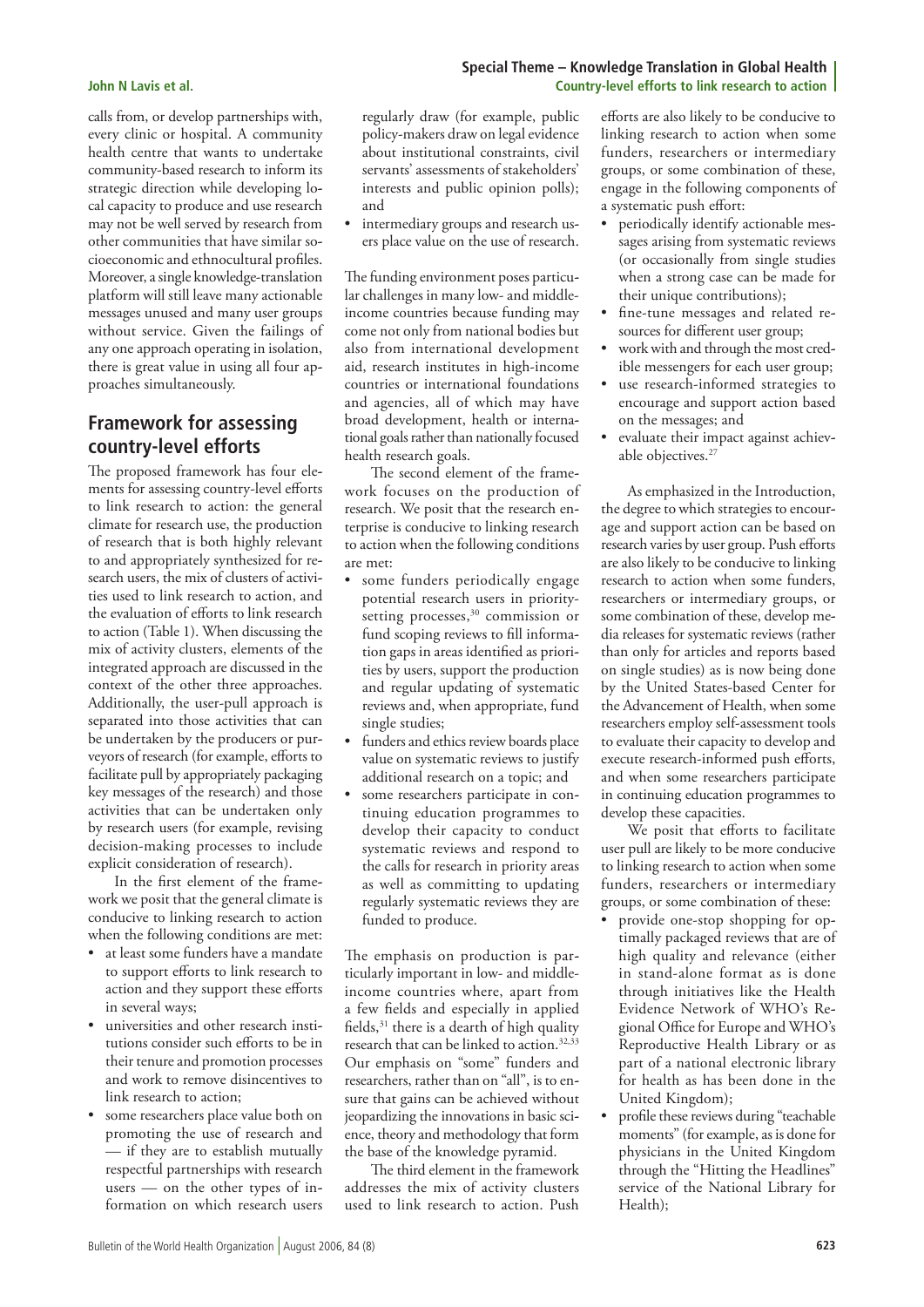## Table 1. **Framework for assessing country-level efforts to link research to action**

| <b>Domain</b>                                                                                           | <b>Elements</b>                                                                                                                                                                                                                                                                                                                                                                                                                                                                                                                                                                                                                                 |
|---------------------------------------------------------------------------------------------------------|-------------------------------------------------------------------------------------------------------------------------------------------------------------------------------------------------------------------------------------------------------------------------------------------------------------------------------------------------------------------------------------------------------------------------------------------------------------------------------------------------------------------------------------------------------------------------------------------------------------------------------------------------|
| General climate                                                                                         | • Some funders have a mandate to support efforts to link research to action as well as to support excellence in research                                                                                                                                                                                                                                                                                                                                                                                                                                                                                                                        |
|                                                                                                         | • Some funders support efforts to link research to action by providing funding for such efforts and by considering such<br>efforts in research-assessment exercises at the level of institutions and (when appropriate) in peer-review processes at<br>the level of research proposals                                                                                                                                                                                                                                                                                                                                                          |
|                                                                                                         | • Universities and other research institutions support faculty members' efforts to link research to action by considering<br>such efforts (when appropriate) as part of tenure and promotion processes                                                                                                                                                                                                                                                                                                                                                                                                                                          |
|                                                                                                         | • Some researchers place value on promoting the use of research and on recognizing the importance of other types of<br>information on which research users regularly draw to inform their own or their organization's decision-making                                                                                                                                                                                                                                                                                                                                                                                                           |
|                                                                                                         | • Intermediary groups (including the media, civil society groups and professional associations) place value on the use of<br>research to inform their target audiences, constituencies or memberships                                                                                                                                                                                                                                                                                                                                                                                                                                           |
|                                                                                                         | • Users of research (including funders) place value on the use of research to inform their own or their organizations'<br>decision-making                                                                                                                                                                                                                                                                                                                                                                                                                                                                                                       |
|                                                                                                         | • Some researchers and research users (as well as intermediary groups including the media, civil society groups and<br>professional associations) exhibit a commitment to work within a model of ongoing "linkage and exchange" that<br>quides their efforts to produce research and other types of information to link research to action                                                                                                                                                                                                                                                                                                      |
| Production of<br>research                                                                               | • Some research funders periodically engage potential users of research in priority-setting processes to identify priority<br>areas both for research and for efforts to link research to action                                                                                                                                                                                                                                                                                                                                                                                                                                                |
|                                                                                                         | • Some funders commission or fund scoping reviews to identify the state of research in priority areas before undertaking<br>efforts to support systematic reviews or additional research on a topic, or both                                                                                                                                                                                                                                                                                                                                                                                                                                    |
|                                                                                                         | • Some funders commission or fund the production and regular updating of systematic reviews that address the full range<br>of questions asked by research users in particular priority areas (as well as the documents that assess an intervention,<br>such as health technology assessments, and guidance documents, such as clinical practice guidelines or system-oriented<br>syntheses, that build on these systematic reviews)                                                                                                                                                                                                             |
|                                                                                                         | • Funders and ethics review boards place value on the use of systematic reviews to justify additional research on a topic<br>and on the registration of systematic reviews to avoid unnecessary duplication                                                                                                                                                                                                                                                                                                                                                                                                                                     |
|                                                                                                         | • Some researchers respond to funding calls for scoping reviews, systematic reviews and original research (as well as to<br>funding calls for the assessment and guidance documents that build on these systematic reviews) in high-priority areas<br>and commit to regularly update the systematic reviews                                                                                                                                                                                                                                                                                                                                     |
|                                                                                                         | • Some researchers periodically participate in skill-development programmes to develop their capacity to conduct<br>systematic reviews (as well as to produce the assessment and guidance documents that build on these systematic<br>reviews) that address one or more of the types of questions asked by potential research users                                                                                                                                                                                                                                                                                                             |
| Push efforts<br>(as one cluster of<br>activities among<br>a mix of four<br>clusters)                    | • Some funders, researchers or intermediary groups, or some combination of these, periodically engage in all or some<br>elements of a systematic push effort by identifying actionable messages arising from systematic reviews (and from<br>single studies when a strong case can be made for their unique contributions), fine-tuning messages and related<br>resources for different user groups, working with and through the most credible messengers for each user group,<br>using research-informed strategies to encourage and support action based on the messages and evaluating their<br><b>impact</b> against achievable objectives |
|                                                                                                         | - For clinicians, research-informed strategies may be drawn from an overview of systematic reviews of randomized trials<br>of interventions designed to better align health-care professionals' practise with the research, <sup>4</sup> as well as from a<br>systematic review of randomized controlled trials of all guideline dissemination and implementation strategies <sup>5</sup> and a<br>summary of this research from the perspective of low- and middle-income countries <sup>6</sup>                                                                                                                                               |
|                                                                                                         | - For public policy-makers, the attributes of potential interventions have to be deduced from systematic reviews of<br>observational studies that examine the factors influencing the use of research in health-care management and policy-<br>making $7.8$ — for example, interventions that encourage interactions between researchers and health-care policy-<br>makers and that ensure the best available research is made available in a timely way are addressing two factors that<br>increase the likelihood that research will be used by policy-makers                                                                                 |
|                                                                                                         | • Some funders, researchers or intermediary groups, or a combination of these, develop media releases for systematic<br>reviews and (when appropriate) profile and place in context locally conducted studies                                                                                                                                                                                                                                                                                                                                                                                                                                   |
|                                                                                                         | • Some researchers periodically employ self-assessment tools to evaluate their capacity to develop and execute<br>research-informed push efforts                                                                                                                                                                                                                                                                                                                                                                                                                                                                                                |
|                                                                                                         | • Some researchers periodically participate in skill-development programmes to enhance their capacity to develop<br>and execute research-informed push efforts                                                                                                                                                                                                                                                                                                                                                                                                                                                                                  |
| Efforts to facilitate<br>user pull (as one<br>cluster of activities<br>among a mix of<br>four clusters) | • Some funders, researchers or intermediary groups, or a combination of these, maintain user-group specific web sites<br>(or CD-ROMs) that provide one-stop shopping for systematic reviews that are optimally packaged and of high quality<br>and relevance (also, as part of a national electronic library for health, provide access to health statistics, performance<br>indicators and other locally relevant data, as well as names and contact information for people who are familiar with<br>the reviews and data)                                                                                                                     |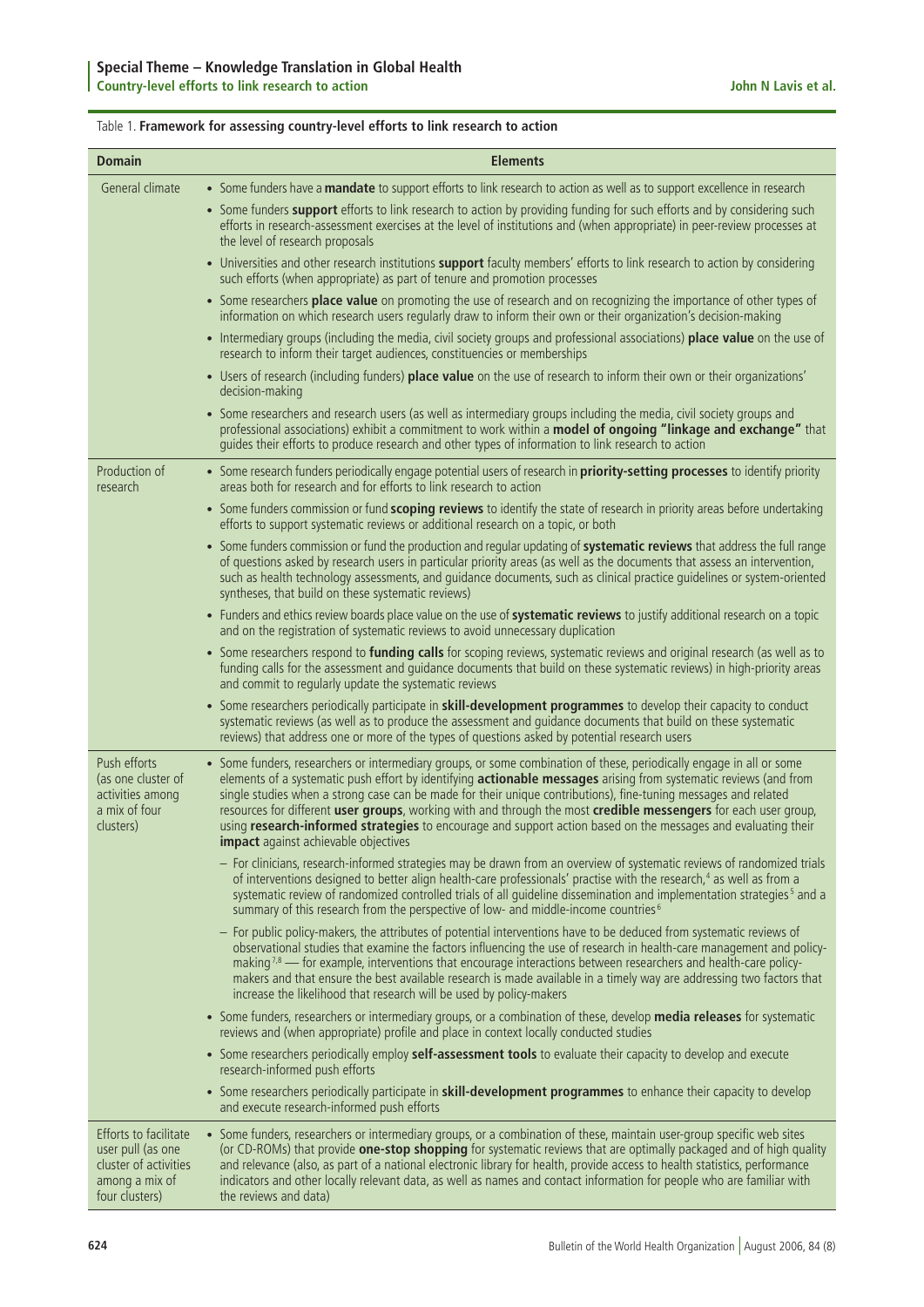## **Special Theme – Knowledge Translation in Global Health John N Lavis et al. Country-level efforts to link research to action**

(Table 1, cont.)

| <b>Domain</b>                                                                                           | <b>Elements</b>                                                                                                                                                                                                                                                                                                                                         |
|---------------------------------------------------------------------------------------------------------|---------------------------------------------------------------------------------------------------------------------------------------------------------------------------------------------------------------------------------------------------------------------------------------------------------------------------------------------------------|
| Efforts to facilitate<br>user pull (as one<br>cluster of activities<br>among a mix of<br>four clusters) | • Some funders, researchers or intermediary groups, or a combination of these, maintain user-group specific web sites<br>that profile systematic reviews that are optimally packaged and of high quality and relevance as well as being locally<br>applicable during "teachable moments", such as during a period of intense media coverage of an issue |
|                                                                                                         | • Some funders, researchers or intermediary groups, or a combination of these, maintain user-group specific rapid-<br>response units that provide written summaries, telephone consultations or in-person consultations about the best<br>available research                                                                                            |
|                                                                                                         | • Some funders, researchers or intermediary groups, or a combination of these, periodically participate in skill-<br>development programmes to enhance their capacity to develop and execute efforts to facilitate user pull                                                                                                                            |
| User-pull efforts<br>(as one cluster of<br>activities among<br>a mix of four<br>clusters)               | • Research users periodically employ user-group specific self-assessment tools to evaluate their capacity to acquire,<br>assess, adapt and apply research                                                                                                                                                                                               |
|                                                                                                         | • Research users develop structures and processes to help them to acquire, assess, adapt and apply research; to<br>combine research with other types of information as inputs to decision-making; and to promote the use of research in<br>decision-making                                                                                              |
|                                                                                                         | • Research users periodically participate in skill-development programmes to enhance their capacity to acquire, assess,<br>adapt and apply research                                                                                                                                                                                                     |
| Exchange efforts<br>(as one cluster of<br>activities among<br>a mix of four<br>clusters)                | • Some trusted individuals (sometimes called "knowledge brokers") build relationships among researchers and research<br>users who have shared interests                                                                                                                                                                                                 |
|                                                                                                         | • Some researchers and research users build partnerships around single studies, programmes of research, or systematic<br>reviews to enable them to collectively ask and answer locally relevant questions (for example, to co-produce research<br>and other types of information)                                                                       |
|                                                                                                         | • Some researchers and research users build <b>partnerships</b> around efforts to link research to action, specifically push<br>efforts, efforts to facilitate user pull, and user-pull efforts undertaken by those who use research                                                                                                                    |
|                                                                                                         | • Some researchers and research users develop <b>partnerships</b> outside the context of the co-production of research and<br>efforts to link research to action to enable them to discuss a broad range of issues of mutual interest                                                                                                                   |
|                                                                                                         | • Some researchers and research users periodically participate in <b>skill-development programmes</b> to enhance their<br>capacity to engage in mutually beneficial partnerships                                                                                                                                                                        |
| Evaluation                                                                                              | • Some funders provide <b>funding</b> for rigorous evaluations of efforts to link research to action                                                                                                                                                                                                                                                    |
|                                                                                                         | • Funders, researchers, intermediary groups and user groups <b>participate</b> in rigorous evaluations of efforts to link research<br>to action                                                                                                                                                                                                         |

- administer rapid-response units of the type described above (as is done for policy-makers through the European Observatory on Health Systems and Policies); and
- participate in programmes to enhance their capacity to develop and execute efforts to facilitate user pull.

Because studies conducted within particular health systems or particular populations in countries may have limited applicability to other health systems or populations, we posit that efforts both to push and to facilitate user pull will need to highlight the factors that influence the local applicability of systematic reviews.19,34

User-pull efforts are likely to be conducive to linking research to action when some research users:

• employ self-assessment tools to evaluate their capacity to acquire, assess, adapt and apply research (such as the tool developed by the Canadian Health Services Research Foundation);<sup>28</sup>

- develop structures and processes to help them use and promote research (for example, policy-makers may require that submissions make explicit the research and routine health information underlying any assessments of options); and
- participate in skill-development programmes to enhance their capacity to use and promote research (such as the Executive Training for Research Application programme developed by the Canadian Health Services Research Foundation).

Exchange efforts are likely to be more conducive to linking research to action when they are:

• personal and ongoing, thus creating a window onto the research world for the potential research user (beyond the specific study, research programme or systematic review around which the exchange is occurring) and a window onto the health system for the researcher (facilitating an understanding of the cultural and other

differences between the contexts of researchers and research users);

- based on a meaningful partnership where the relative roles and expertise of researchers and research users are recognized; and
- supported by skill-development programmes that allow participating researchers and research users to develop their capacity to engage in mutually beneficial partnerships.

These exchange relationships may be developed and nurtured by trusted individuals or organizations acting in the role of what have been called "knowledge brokers".35 The US-based Agency for Healthcare Research and Quality has paid particular attention to developing partnerships focused on systematic reviews,<sup>36</sup> whereas other funders have been more focused on building partnerships around single studies or research programmes.29

For the last element in the framework we posit that evaluations are likely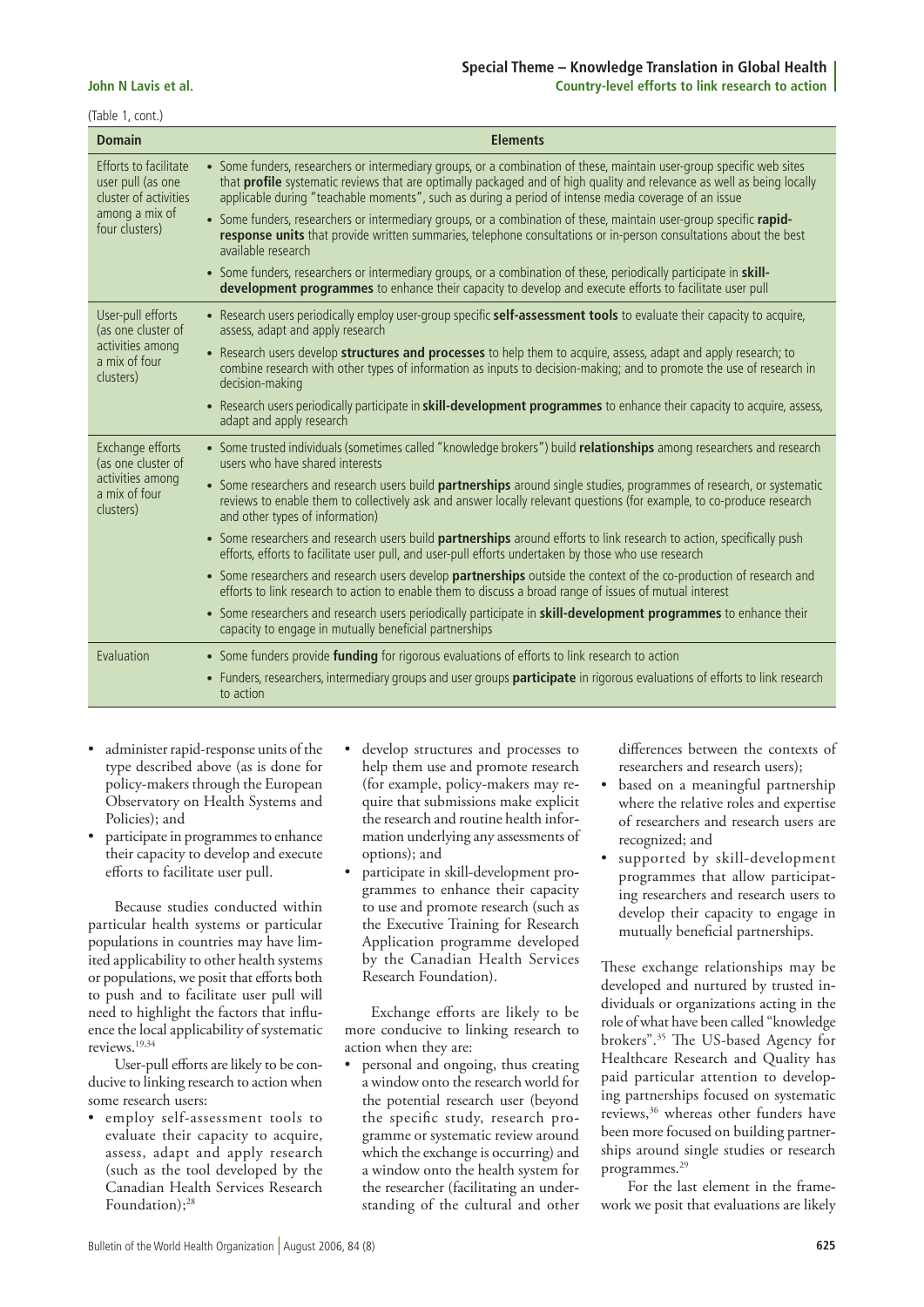#### **Special Theme – Knowledge Translation in Global Health Country-level efforts to link research to action John N Lavis et al.**

to support future efforts to link research to action when:

- funding is available for evaluations of large-scale natural or planned innovations to link research to action; and
- funders, researchers, intermediary groups and user groups participate in rigorous evaluations of efforts to link research to action.

Weak evaluation designs that do not examine both the intended and unintended consequences of these innovations will not provide the research needed to inform future efforts to link research to action.

## **Applying the framework**

No country can or should undertake every component of the four elements in the framework, especially in the domains of producing research and facilitating user pull. The production of systematic reviews, for example, is a global responsibility even if their interpretation and translation into actionable messages is best done at the local level. For example, a systematic review conducted in Malaysia may need little adaptation beyond translation before it can be used in deliberative forums and decision-making venues in Thailand. Some forms of facilitating user pull are also a global responsibility. The Cochrane Library, for example, provides one-stop shopping for high quality systematic reviews addressing the question of "what works?" National electronic libraries for health can provide links to this global resource, which can often be accessed for free by individuals in lowand middle-income countries through, for example, the Latin American and Caribbean Center on Health Sciences Information (BIREME), the Health InterNetwork Access to Research Initiative (HINARI), and the International

Network for the Availability of Scientific Publications (INASP).

A number of initiatives have attempted to address one or two elements of the framework. For example, the Applied Diarrhoeal Disease Project and the Joint Health Research Systems Project for southern Africa were initiatives that focused primarily on producing highly relevant research and undertaking push efforts. Both emphasized the creation of studies relevant to health policy and systems through the inclusion of policy-makers, managers or health-care professionals in the research-planning process and the dissemination of results, which was achieved through targeting presentations of findings towards those who could act on them.<sup>37</sup> The International Clinical Epidemiology Network's Knowledge "Plus" Program focuses primarily on push efforts involving clinical practise guidelines. The International Health Policy Program focused primarily on exchange efforts by pairing young researchers with policy-makers in order to strengthen linkages and inform health policy. The programme relied less on universities than on stand-alone organizations with research capacity.<sup>38</sup> As part of its new strategic plan, the Alliance for Health Policy and Systems Research has articulated its intent to focus on all elements of the framework.<sup>39</sup>

Three regional initiatives that offer great promise are in development. The Regional East African Community Health-Policy initiative proposes to establish a unit located within the East African Health Research Council to address all elements of the framework for Kenya, Uganda and the United Republic of Tanzania. The Western Pacific Region of WHO has launched the planning stages of a project known as Evidence Informed Policy Networks (EVIPNet

Asia) to address many elements of the framework for one municipality in China (Beijing), two Chinese provinces (Shandong and Sichuan), the Lao People's Democratic Republic, Malaysia, and Viet Nam.40 The African Region of WHO has launched a similar programme, known as EVIPNet Africa. The speed with which these regional initiatives are moving suggests they will pioneer new integrated knowledgetranslation platforms well before other parts of the world.

## **Conclusions**

The framework for assessing countrylevel efforts was designed to inform country-level dialogues about the options for linking research to action for different groups of users. Many elements of the framework are based only indirectly on research. To push forward our understanding of these elements and their interrelationships, we should rigorously evaluate innovative countrylevel efforts targeted at particular user groups. An important first step in any country will be to identify for specific user groups the supportive elements that are already in place (and that warrant evaluation) as well as the unsupportive elements that should be addressed and the as-yet-unassessed elements that should be examined. Initiatives that are under development in sub-Saharan Africa and the western Pacific may provide opportunities to test the framework in a comprehensive way.  $\blacksquare$ 

Funding: John Lavis receives salary support as the Canada Research Chair in Knowledge Transfer and Exchange.

**Competing interests:** none declared.

## **Résumé**

## **Évaluation à l'échelle d'un pays des efforts pour lier recherche et action**

Un cadre permettant d'évaluer à l'échelle d'un pays les efforts pour lier recherche et action a été mis au point. Ce cadre comporte quatre composantes. La première évalue le contexte général (quel appui ou quelle valeur les acteurs qui financent la recherche, les universités, les chercheurs et les utilisateurs des données de recherche accordent-ils aux efforts pour relier recherche et action). La deuxième composante s'intéresse à la production de la recherche (dans quelle mesure la définition des priorités garantit-elle l'identification des besoins des utilisateurs et dans quelle mesure également des analyses de portée, des revues systématiques et des études simples sont-elles entreprises

pour répondre à ces besoins). La troisième composante traite de l'utilisation d'une combinaison d'activités relevant de quatre groupes pour établir un lien entre recherche et action. Ces activités comprennent les efforts de type «push» (comment mettre en œuvre des stratégies pour étayer les interventions par des messages en provenance de la recherche), ceux visant à faciliter l'extraction d'informations par les utilisateurs («user pull») [comment s'opère l'approvisionnement à une source unique à partir de revues de haute qualité, présentées de manière optimale, isolément ou dans le cadre d'une librairie électronique nationale en faveur de la santé, comment l'attention est attirée sur ces revues pendant les «fenêtres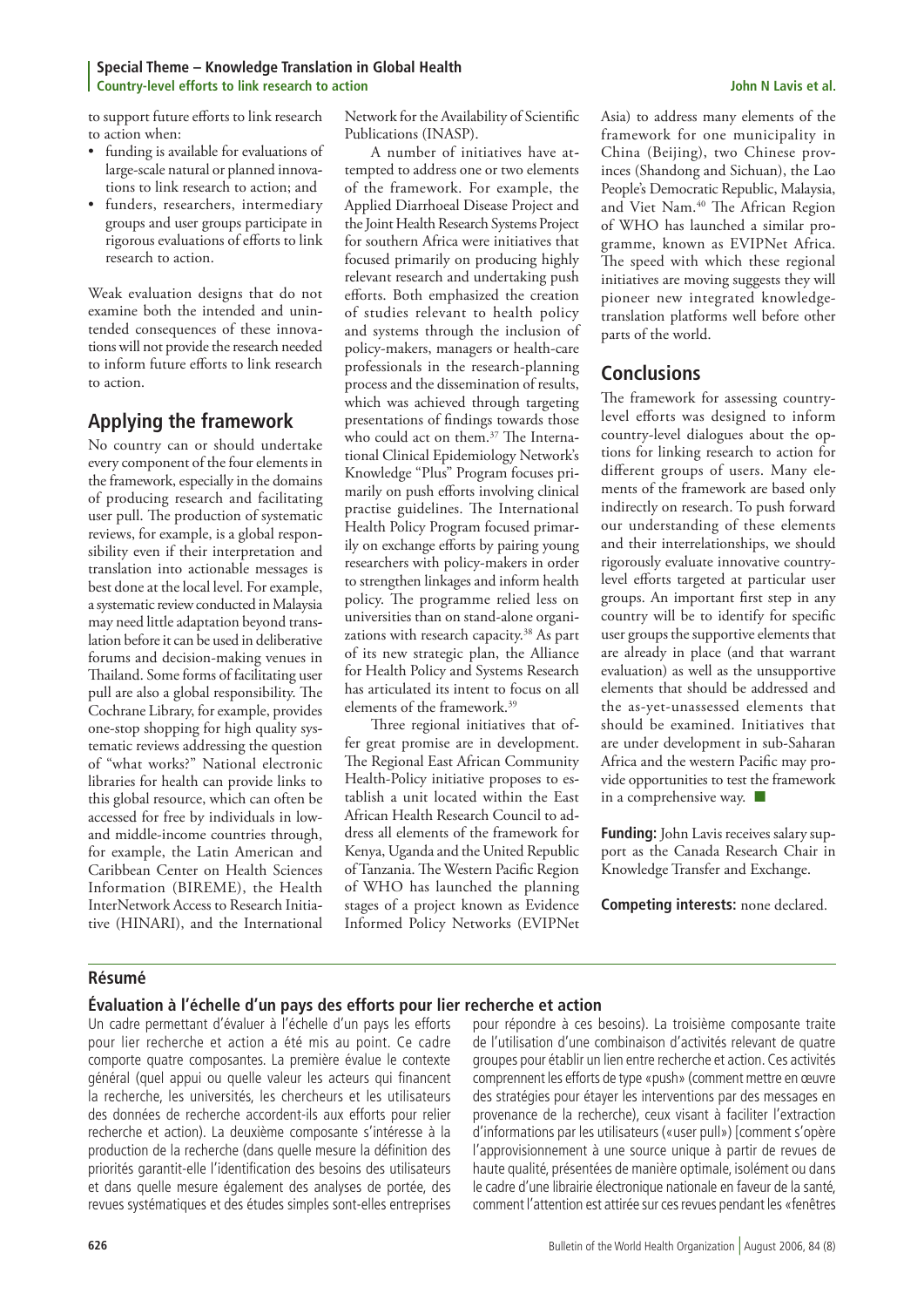d'enseignement» (couverture médiatique intense, par exemple) et comment les unités de réponse rapide répondent aux besoins des utilisateurs en matière de recherche de qualité optimale], les efforts de type «user pull» entrepris par les utilisateurs de la recherche (comment ces utilisateurs évaluent-ils leur capacité à exploiter les données de recherche et comment modifier les structures et les processus pour appuyer l'utilisation de la recherche), ainsi que

## **Resumen**

## **Evaluar los esfuerzos realizados en los países para vincular las investigaciones a la acción**

Elaboramos un marco para evaluar los esfuerzos desplegados a nivel de país para vincular las investigaciones a la acción. El marco consta de cuatro elementos. El primero evalúa el clima general (de qué manera quienes financian las investigaciones, las universidades, los investigadores y los usuarios de las investigaciones respaldan o valoran los esfuerzos realizados para vincular las investigaciones a la acción). El segundo aborda la producción de investigaciones (cómo mediante el establecimiento de prioridades se asegura que se identifiquen las necesidades de los usuarios, y cómo llevar a cabo revisiones sintéticas, revisiones sistemáticas y estudios independientes para responder a esas necesidades). El tercer elemento aborda la combinación de cuatro tipos de actividades orientadas a vincular las investigaciones a la acción: actividades impulsoras (formas de aplicación de estrategias para apoyar las medidas basadas en los mensajes derivados de las investigaciones), actividades de fomento de la «atracción de usuarios» (por ejemplo una «ventanilla única» para conseguir

## **Special Theme – Knowledge Translation in Global Health John N Lavis et al. Country-level efforts to link research to action**

les efforts d'échange (comment des partenariats judicieusement organisés entre chercheurs et utilisateurs aident les uns et les autres à poser des questions pertinentes et à y répondre). La quatrième composante concerne les méthodes d'évaluation (comment apporter un soutien en faveur d'évaluations rigoureuses des efforts pour lier recherche et intervention).

combinaciones óptimas de revisiones de calidad, ya sea de forma independiente o como parte de una biblioteca electrónica nacional de salud; la reseña de esas revisiones durante las «oportunidades didácticas», como una intensa cobertura mediática; y la actuación de unidades de respuesta rápida en respuesta a las necesidades de los usuarios para optimizar las investigaciones), las actividades de «atracción de usuarios» emprendidas por quienes utilizan las investigaciones (análisis de cómo los usuarios evalúan su capacidad para usar las investigaciones, y de la manera de modificar las estructuras y los procedimientos para fomentar el uso de las mismas), y las actividades de intercambio (determinación de cómo las fórmulas de colaboración más eficaces entre investigadores y usuarios les ayudan a dar forma y responder conjuntamente a los interrogantes pertinentes). El cuarto elemento aborda los métodos de evaluación (la prestación de apoyo para la realización de evaluaciones rigurosas de las actividades de vinculación de las investigaciones a la acción).

**ملخص**<br>تقييم الجهود المبذولة على الصعيد القطري لربط البحوث بالعمل<br>ابتكرنا إطار عمل لتقييم الجهود المبذولة على الصعيد االقطري لربط<br>المناخ العام (كيفية تقديم الجهود المبذولة على الصعيد االقطري لربط<br>المناخ العام (كيفية تقديم

لمراجعات تتمتع بجودة فائقة في الظروف المثالية، بحيث عكن لهذه القامُة<br>لمراجعات تتمتع بجودة فائقة في الظروف المثالية، بحيث عكن لهذه القامُة<br>وكيف عكن تصنيف هذه المراجعات في لحظات سريعة، بشكل عكن معه<br>استخلاص الدروس، مع تغطية

#### **References**

- 1. World Health Organization. World report on knowledge for better health. Geneva: WHO; 2004.
- 2. World Health Organization. The Mexico statement on health research, 2004. Available from: http://www.who.int/rpc/summit/agenda/Mexico\_Statement-English.pdf
- 3. World Health Assembly. Resolution on health research, 2005. Available from: http://www.who.int/rpc/meetings/58th\_wha\_resolution.pdf
- 4. Grimshaw JM, Shirran L, Thomas R, Mowatt G, Fraser C, Bero LA, et al. Changing provider behavior: an overview of systematic reviews of interventions. Med Care 2001;39 Suppl 2:S2-45.
- 5. Grimshaw JM, Thomas RE, MacLennan G, Fraser C, Ramsay CR, Vale L, et al. Effectiveness and efficiency of guideline dissemination and implementation strategies. Health Technol Assess 2004;8:1-72.
- 6. Haines A, Kuruvilla S, Borchert M. Bridging the implementation gap between knowledge and action for health. Bull World Health Organ 2004;82:724-33.
- 7. Innvaer S, Vist GE, Trommald M, Oxman AD. Health policy-makers' perceptions of their use of evidence: a systematic review. J Health Serv Res Policy 2002; 7:239-44.